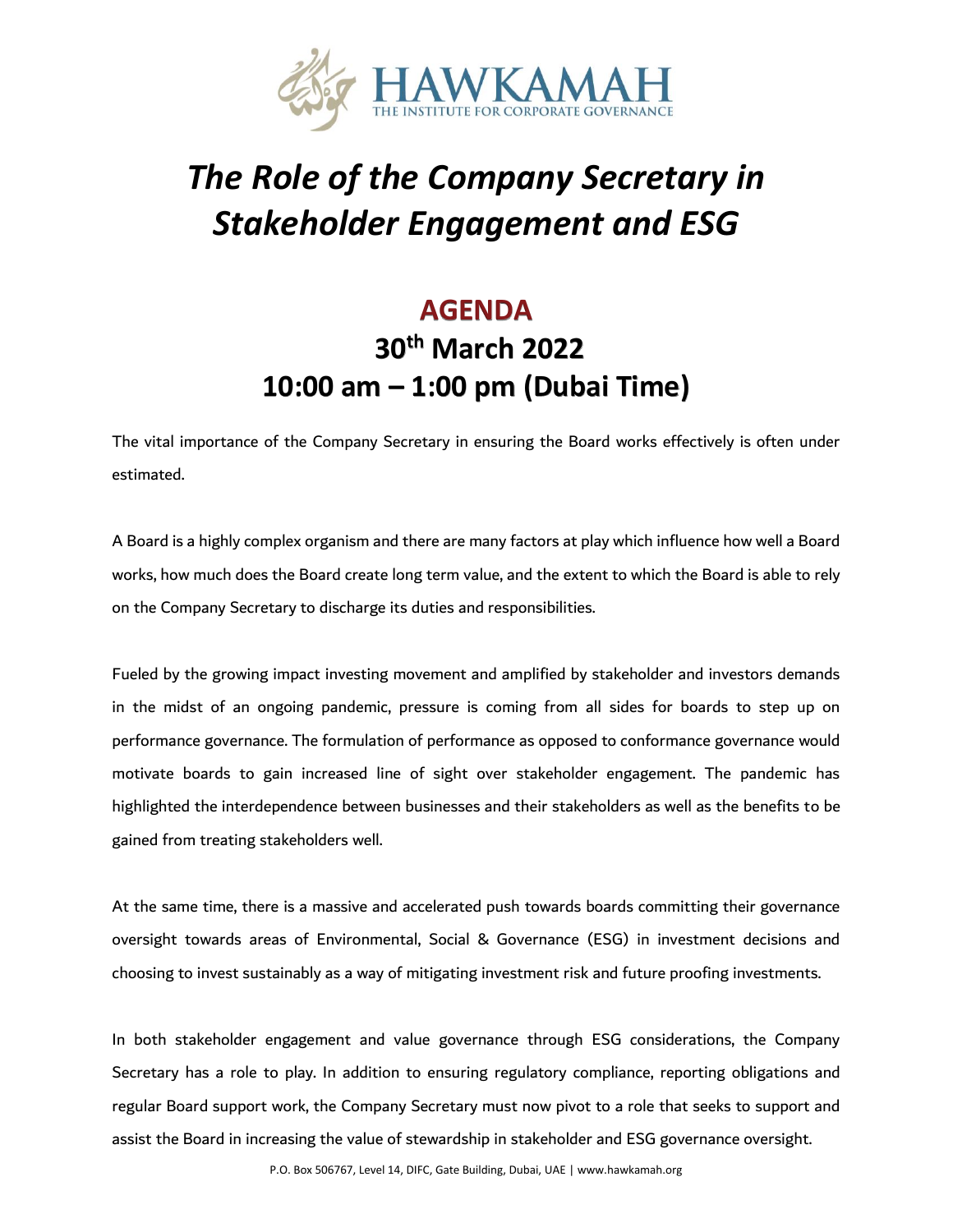

The course comprises two parts, involving a presentation by the trainer, combined with interesting case studies of bad and good examples of the subject matter, a moderated panel involving a [BlackRock] representative and interspersed with healthy and constructive Q & A.

#### ❖ **Who Should Attend:**

- ➢ Company Secretaries
- ➢ General Counsel
- ➢ Chief Legal Officers
- ➢ Head of Risk Management
- $\triangleright$  Head of Sustainability/ESG
- ➢ Chief Sustainability Officers
- ➢ Chief Administrative Officers
- ➢ Legal Counsel
- ➢ Paralegal Executives
- ➢ External Counsel
- ➢ Corporate Secretarial Executives
- ➢ Corporate Services Providers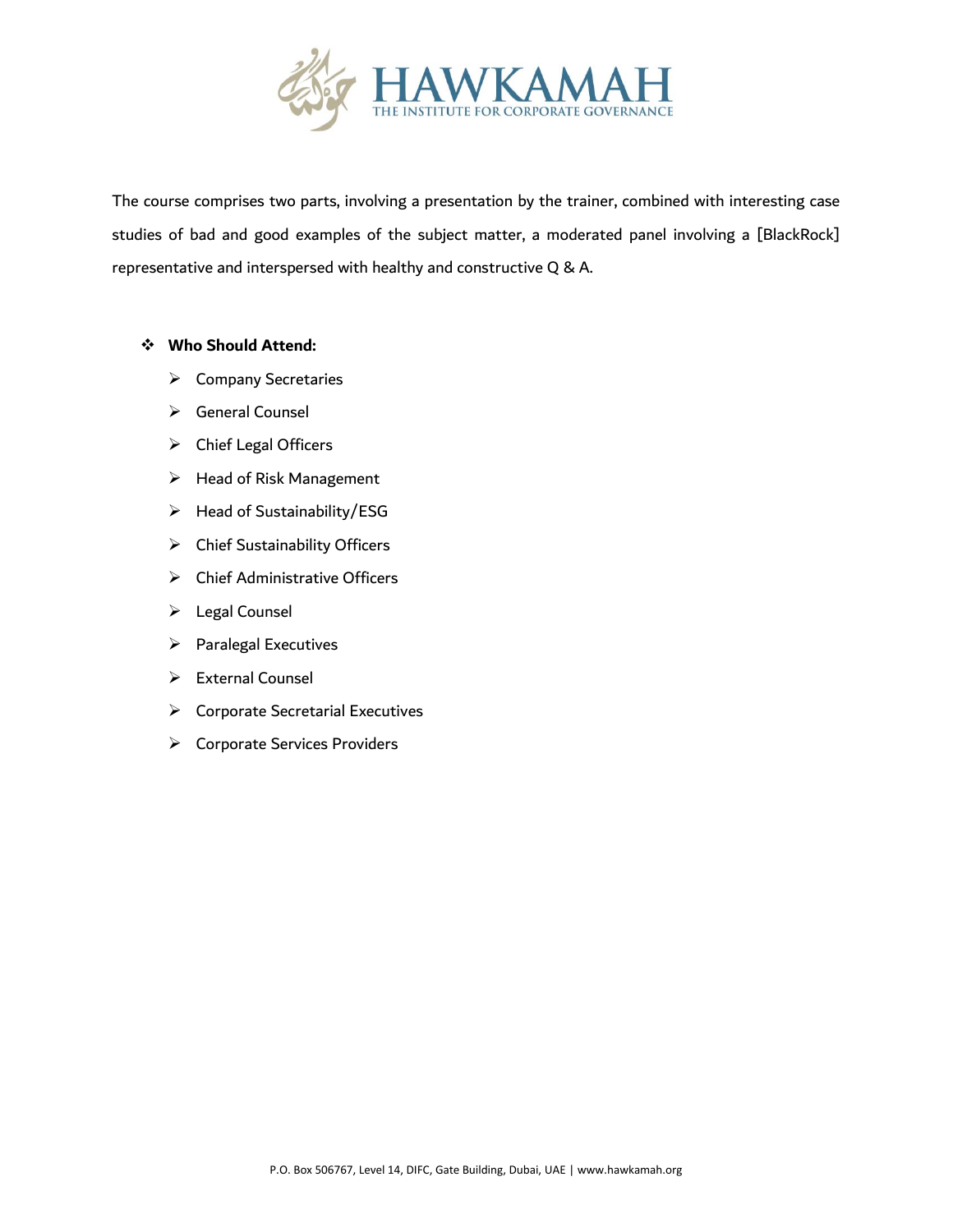

### **Course Outline**

| Part 1                                                                                    |                                                                                                                                                                                                                                           |  |  |
|-------------------------------------------------------------------------------------------|-------------------------------------------------------------------------------------------------------------------------------------------------------------------------------------------------------------------------------------------|--|--|
| (A) Stakeholder<br>engagement is a<br>question of purpose                                 | $\ast$<br>What is the Purpose of Stakeholder Engagement?<br>$\ast$<br>How does a Board arrive at a Purpose Statement<br>$\ast$<br>Why should companies be concerned with the Purpose<br>$\ast$<br>Purpose vs Mission vs Vision Statements |  |  |
| (B) Investors' Shift in<br>decision making                                                | $\ast$<br>Alignment and integrating ESG issues into overall investment decisions<br>$\ast$<br>Views of institutional investors on major matters at shareholder meetings                                                                   |  |  |
| (C) Role of the<br><b>Company Secretary in</b><br><b>Stakeholder</b><br><b>Engagement</b> | $\ast$<br>Shareholder engagement: IR or Company Secretary-whose role is it?<br>∗<br>Identification<br>∗<br>Prioritisation<br>$\ast$<br><b>Creating Engagement Plans</b><br>∗<br><b>Executing Engagement Plans</b>                         |  |  |

| Part 2                                                                |                                                               |                                                                                                                                                                                                                                                                                                                                                                                                               |  |
|-----------------------------------------------------------------------|---------------------------------------------------------------|---------------------------------------------------------------------------------------------------------------------------------------------------------------------------------------------------------------------------------------------------------------------------------------------------------------------------------------------------------------------------------------------------------------|--|
| (D) Role of the<br><b>Company Secretary as</b><br>a Strategic Advisor | $\ast$<br>$\ast$<br>$\ast$<br>$\ast$                          | Definition of ESG as relates to the Board's governance oversight<br>Connectivity with the Company Strategy and Value Creation<br>Institutional investors new demands on ESG disclosures<br><b>Enhanced Climate Related Disclosures and Standards</b>                                                                                                                                                          |  |
| (E) Company<br><b>Secretary's Execution</b><br>Plan                   | $\ast$<br>$\ast$<br>∗<br>$\ast$<br>$\ast$<br>$\ast$<br>$\ast$ | <b>Board Governance Process</b><br>Roles & Responsibilities of the Board and Committees<br><b>Terms of Reference</b><br>Board Policy on ESG Governance; Policy on Diversity & Inclusion<br><b>Board Competency &amp; Composition Matrix</b><br>Governance Policies at Company level-Anti Bribery; Privacy; Modern Slavery;<br>Diversity; Code of Conduct; Anti Competition<br><b>Board Evaluation Process</b> |  |
| (F) Collaboration with<br>the Chief Sustainability<br><b>Officer</b>  | $\ast$<br>$\ast$<br>$\ast$<br>$\ast$                          | Role of the CSO<br>Overlap between the roles<br>Partnership \ Collaboration\Integration-Materiality Assessment, Goals setting<br>Sustainability Reporting-division of work, coordination on reporting tasks                                                                                                                                                                                                   |  |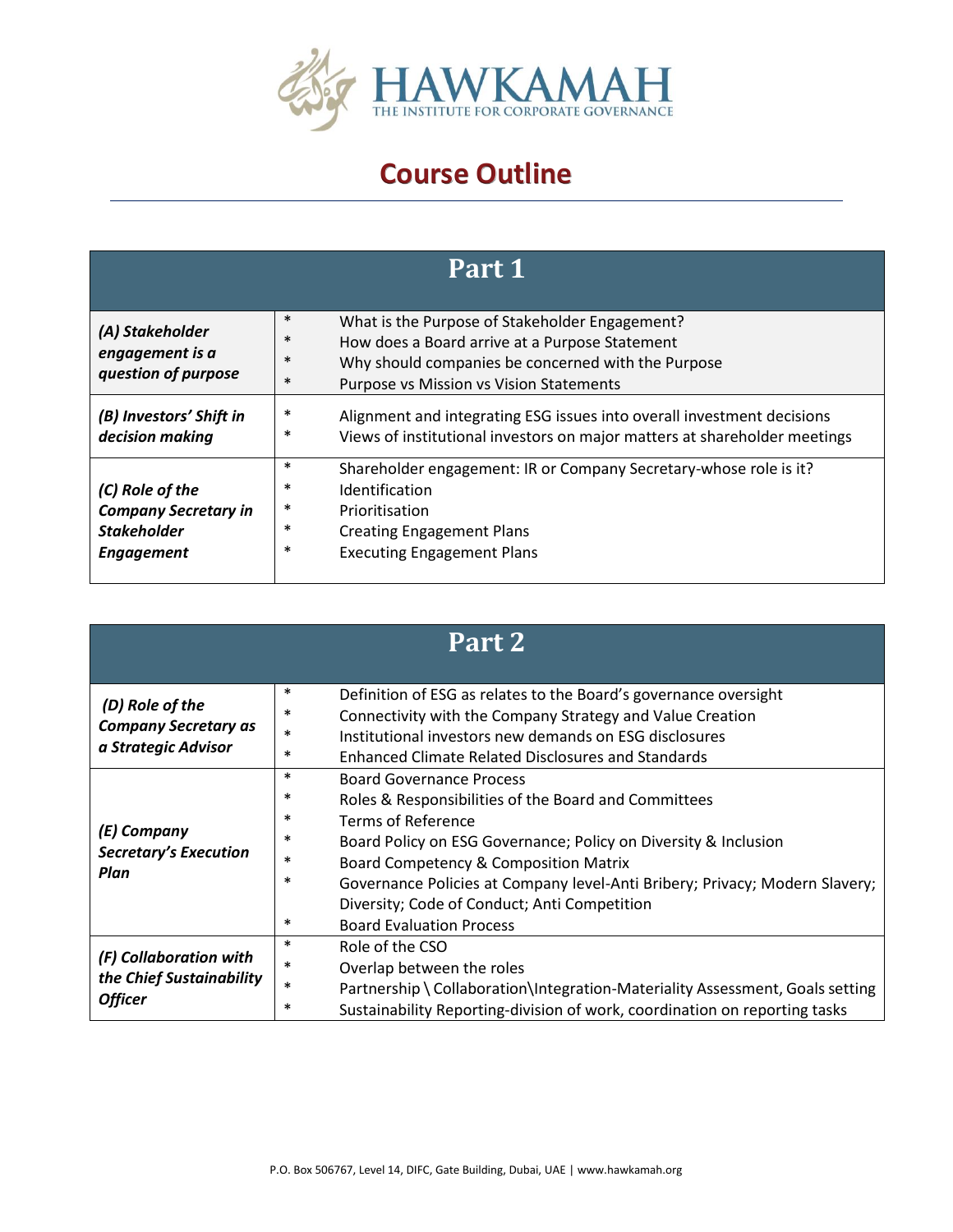

#### **Panel Discussion:**

A panel discussion moderated by the trainer will take place at the end of *Part I* of the course, for participants to hear the views of a major institutional fund manager. A representative from [BlackRock] will be invited to share his views on various topics which include:

- Successful stakeholder engagement
- Alignment of Values
- Creating Impact through engagement and disclosures
- Communications with the company: IR & Company Secretary

This will be followed a Question & Answer session for participants to ask questions on any aspect of the scope of stakeholder engagement.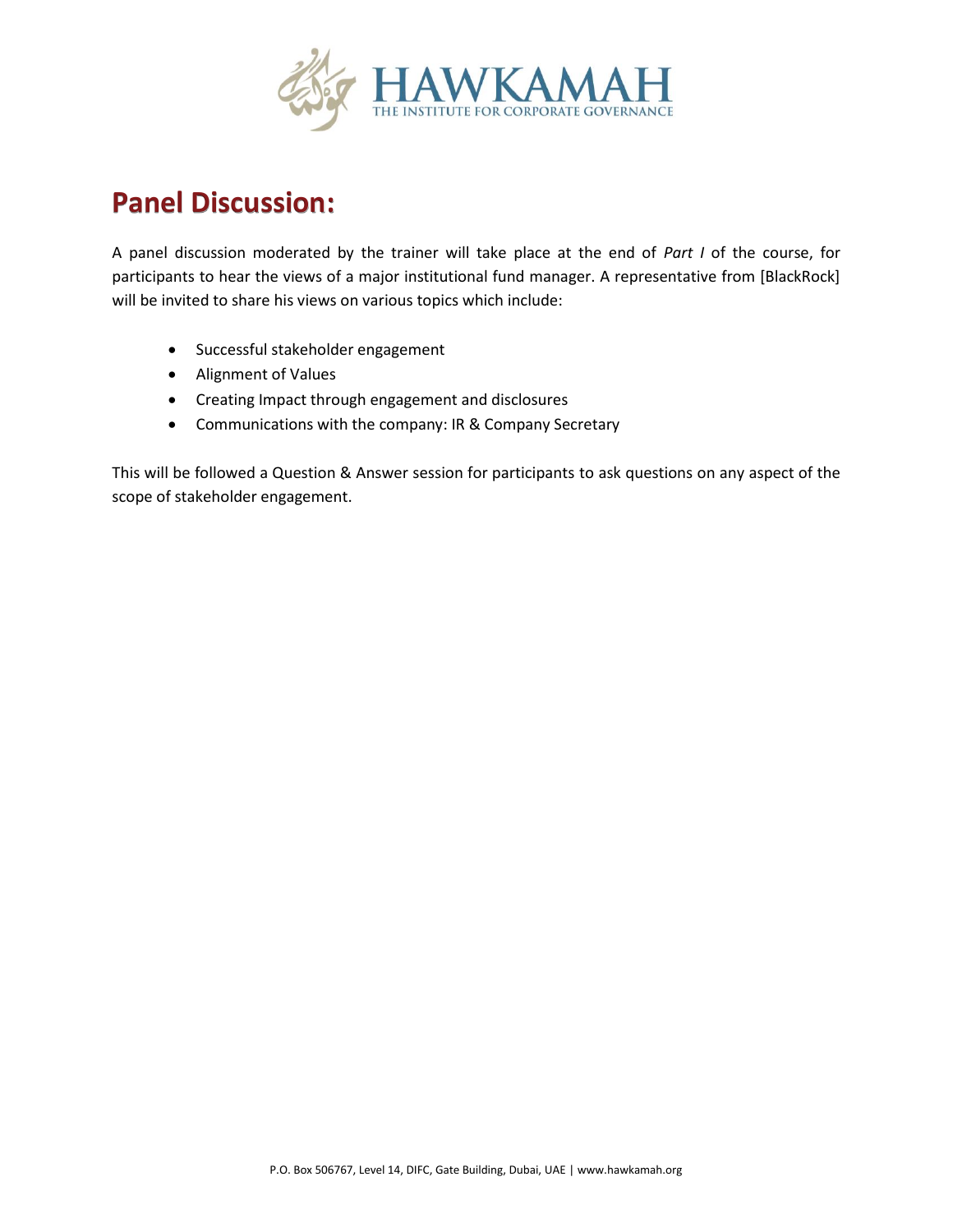

#### **Trainer Bio:**



**MS LINDA HOON Chief Legal Officer and Group Company Secretary Singapore Post Limited** 

Ms Hoon joined SingPost in August 2018 as Chief Legal Officer & Group Company Secretary to lead the Legal, Compliance, and Company Secretarial functions reporting to the Group CEO. In this role, Ms Hoon leads a team of professionals at the Group corporate office, to handle the legal advisory and compliance governance across the Group. Her responsibilities include corporate governance and Board practices, managing regulatory relationships and compliance and risk governance.

Ms Hoon has over three decades of C-Suite leadership experience as General Counsel, regulatory compliance, risk management and company secretary, mostly in-house with major regional listed companies. Her experience extends across various sectors including financial services, healthcare, engineering services and leisure and hospitality. In her current and previous roles, Ms Hoon has been involved in complex M & As, corporate restructuring and insolvencies, organizational transformation and regulatory/shareholder engagements.

Ms Hoon is currently a Board member of Singapore Obstetrics & Gynecology Limited (listed on SGX) and serves as the Chairman of the Nominating Committee and Member of the Audit and Remuneration Committees.

Ms Hoon is an alumnus of National University of Singapore Faculty of Law having obtained her Bachelor of Laws (Second Upper Honours) in 1986 and Masters of Law in 1992. She was admitted as an Advocate & Solicitor of the Supreme Court in Singapore in 1987. Ms Hoon has also completed her Masters of Science in Management of Healthcare Industries with Essec Business School (Asia Pacific) in 2018.

Ms Hoon is currently a member of the Singapore Institute of Directors, Institute of Corporate Directors (Malaysia) and a Management Committee Member of Securities Investors Association of Singapore.